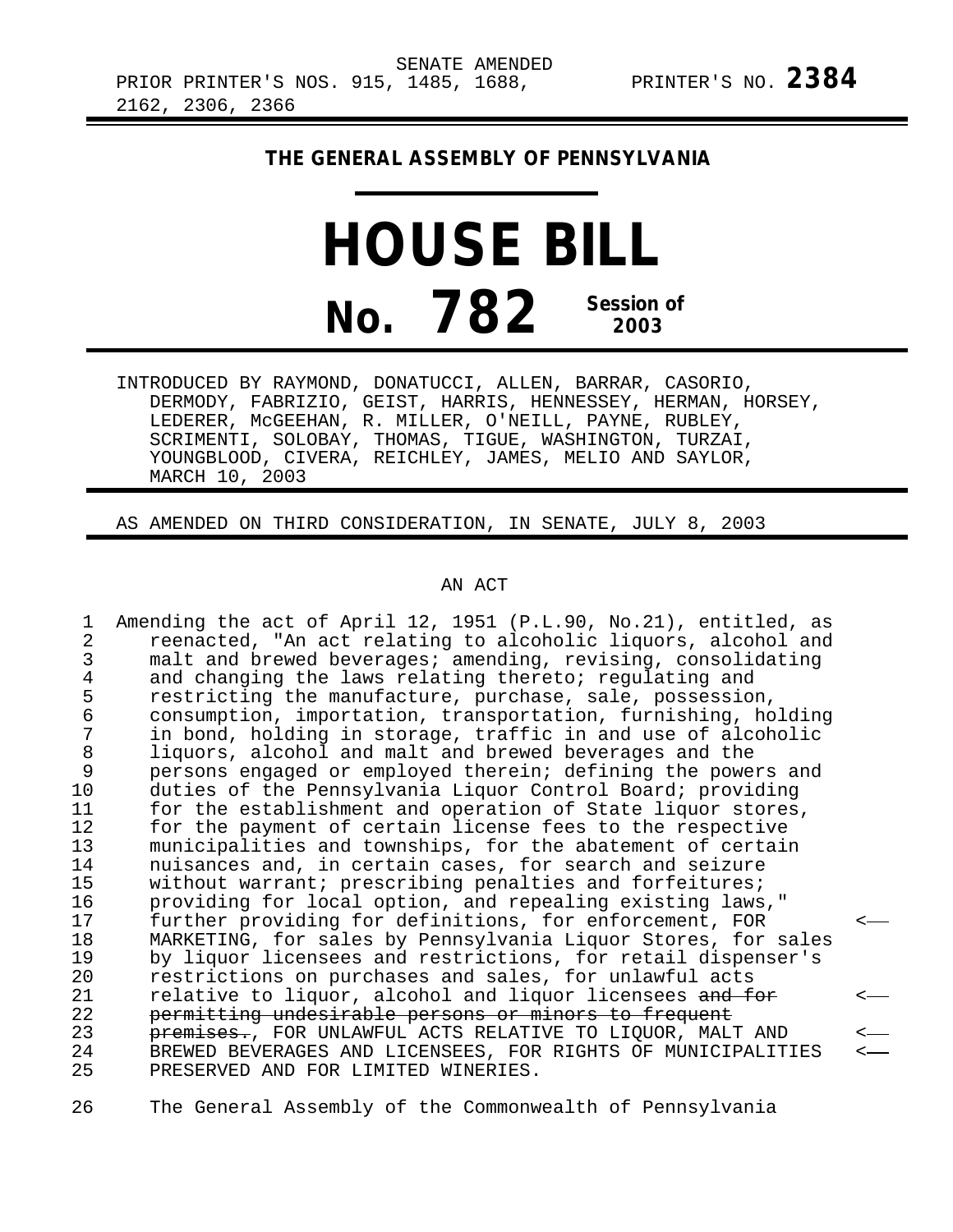1 hereby enacts as follows:

2 Section 1. The definition of "eligible entity" in section < 3 102 of the act of April 12, 1951 (P.L.90, No.21), known as the 4 Liquor Code, reenacted and amended June 29, 1987 (P.L.32, 5 No.14), definition added December 9, 2002 (P.L.1653, No.212), is 6 amended and the section is amended by adding definitions to 7 <del>read:</del>

8 SECTION 1. THE DEFINITIONS OF "ELIGIBLE ENTITY" AND "PUBLIC < 9 VENUE" IN SECTION 102 OF THE ACT OF APRIL 12, 1951 (P.L.90, 10 NO.21), KNOWN AS THE LIQUOR CODE, REENACTED AND AMENDED JUNE 29, 11 1987 (P.L.32, NO.14) AND AMENDED OR ADDED FEBRUARY 21, 2002 12 (P.L.103, NO.10) AND DECEMBER 9, 2002 (P.L.1653, NO.212), ARE 13 AMENDED TO READ:

14 Section 102. Definitions.--The following words or phrases, 15 unless the context clearly indicates otherwise, shall have the 16 meanings ascribed to them in this section:

17 \* \* \*

18 "Eligible entity" shall mean a city of the third class, a 19 hospital, a church, a synagogue, a volunteer fire company, a 20 volunteer ambulance company, a volunteer rescue squad, a unit of 21 a nationally chartered club which has been issued a club liquor 22 license, a club in a city of the third class which has been 23 issued a club liquor license and which, as of December 31, 2002, 24 has been in existence for at least 100 years, a library, a 25 nationally accredited Pennsylvania nonprofit zoological 26 institution licensed by the United States Department of 27 Agriculture, a nonprofit agricultural association in existence 28 for at least ten years, a bona fide sportsmen's club in 29 existence for at least ten years, a nationally chartered 30 veterans' organization and any affiliated lodge or subdivision 20030H0782B2384 - 2 -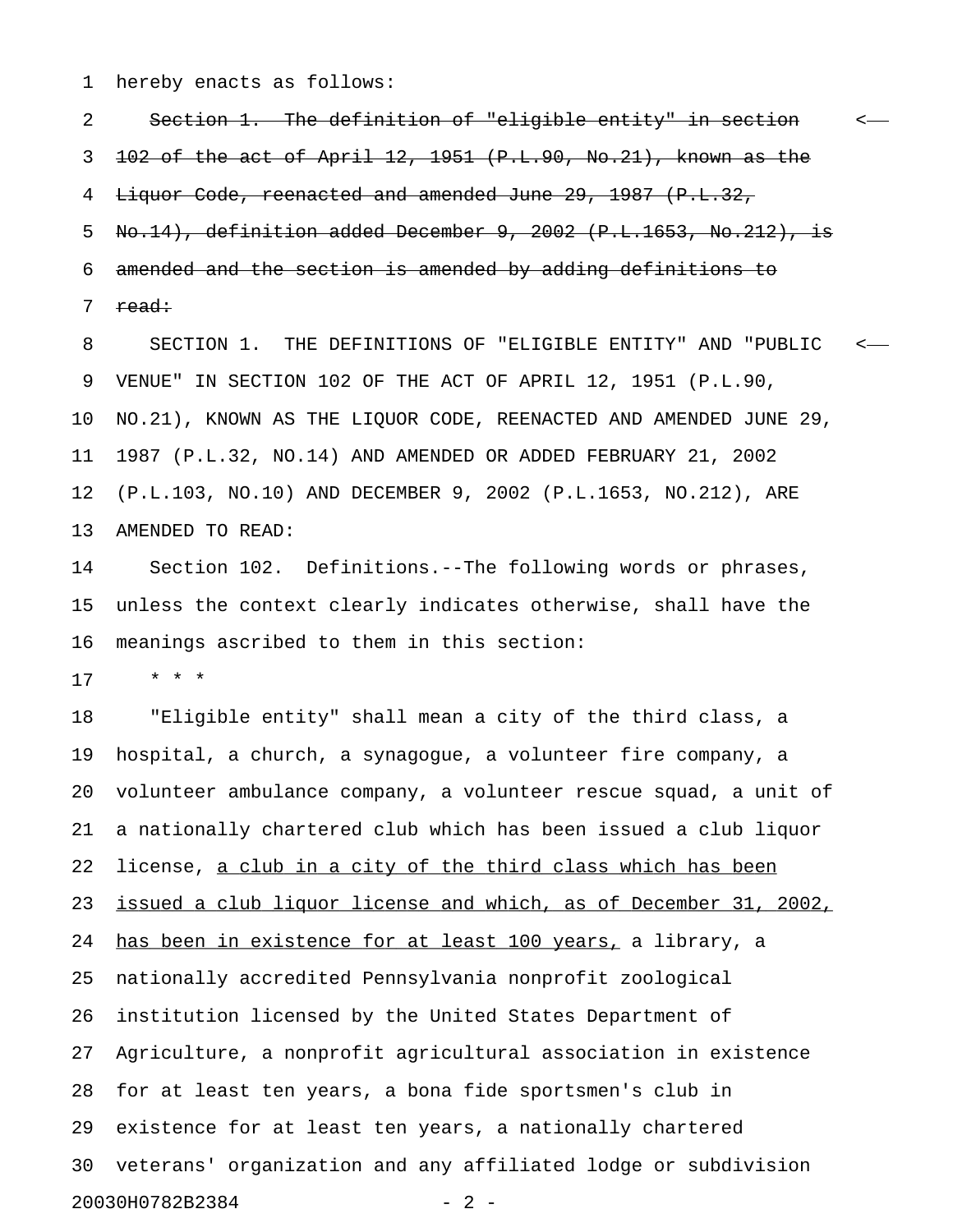1 of such organization, a fraternal benefit society that is 2 licensed to do business in this Commonwealth and any affiliated 3 lodge or subdivision of such fraternal benefit society, a museum 4 operated by a nonprofit corporation in a city of the third class 5 or township of the first class, a nonprofit corporation engaged 6 in the performing arts in a city of the third class or in an 7 incorporated town, an arts council, a nonprofit corporation that 8 operates an arts facility or museum in a city of the third class 9 in the county of the fourth class, a nonprofit organization as 10 defined under section 501(c)(3) of the Internal Revenue Code of 11 1986 (Public Law 99-514, 26 U.S.C. § 501(c)(3)) whose purpose is 12 to protect the architectural heritage of boroughs and which has 13 been recognized as such by a municipal resolution, or a 14 nonprofit organization as defined under section 501(c)(3) of the 15 Internal Revenue Code of 1986 (Public Law 99-514, 26 U.S.C. §  $16$   $501(c)(3)$  conducting a regatta in a city of the second class 17 with the permit to be used on State park grounds or conducting a 18 family-oriented celebration as part of Welcome America in a city 19 of the first class on property leased from that city for more 20 than fifty years.

21 \* \* \*

## 22 The Proper supervision" shall mean a person twenty five years of  $\leq$ 23 age or older, who is directly responsible for the care and 24 conduct of a minor or minors while on the licensed premises, and 25 who keeps the minor or minors within his or her sight or 26 hearing. If the licensee, an employe of a licensee or anyone

27 else paid by the licensee is performing as proper supervisor

28 then that person may not perform any other employment related

29 duties; otherwise proper supervision shall consist of unpaid

30 volunteers.

20030H0782B2384 - 3 -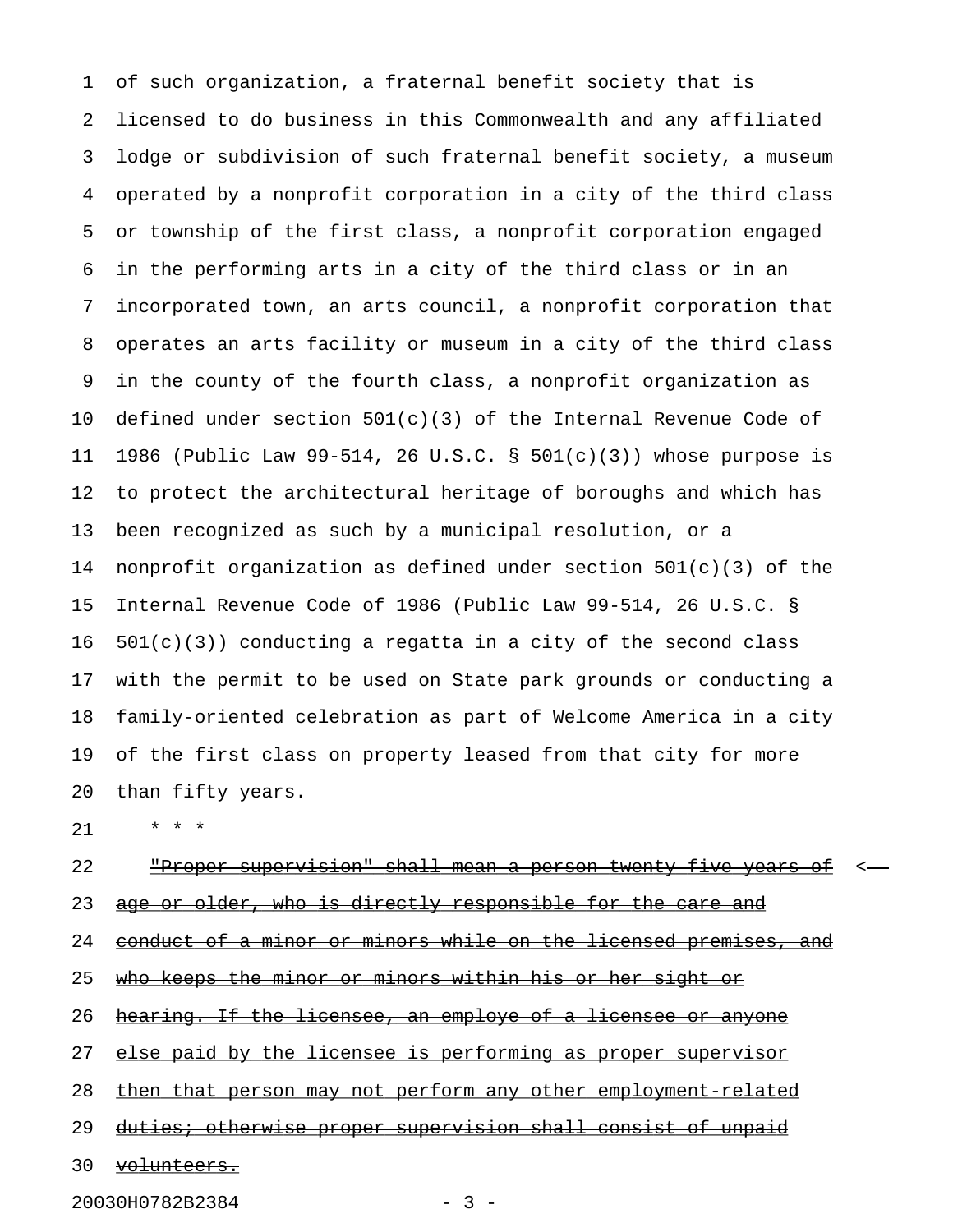1 **\* \* \*** 

2 The social gathering" shall mean events marketed to or catering 3 to minors in whole or in part for which proper notice has been 4 provided to the Bureau of Enforcement and at which time no 5 alcohol is served and all alcohol is removed or secured by lock 6 and key at the licensed premises. 7 "PUBLIC VENUE" SHALL MEAN A STADIUM, ARENA, CONVENTION <

8 CENTER, MUSEUM, AMPHITHEATER OR SIMILAR STRUCTURE. IF THE PUBLIC 9 VENUE IS A CRUISE TERMINAL OWNED OR LEASED BY A PORT AUTHORITY 10 CREATED UNDER THE ACT OF JUNE 12, 1931 (P.L.575, NO.200), 11 ENTITLED "AN ACT PROVIDING FOR JOINT ACTION BY PENNSYLVANIA AND 12 NEW JERSEY IN THE DEVELOPMENT OF THE PORTS ON THE LOWER DELAWARE 13 RIVER, AND THE IMPROVEMENT OF THE FACILITIES FOR TRANSPORTATION 14 ACROSS THE RIVER; AUTHORIZING THE GOVERNOR, FOR THESE PURPOSES, 15 TO ENTER INTO AN AGREEMENT WITH NEW JERSEY; CREATING THE 16 DELAWARE RIVER JOINT COMMISSION AND SPECIFYING THE POWERS AND 17 DUTIES THEREOF, INCLUDING THE POWER TO FINANCE PROJECTS BY THE 18 ISSUANCE OF REVENUE BONDS; TRANSFERRING TO THE NEW COMMISSION 19 ALL THE POWERS OF THE DELAWARE RIVER BRIDGE JOINT COMMISSION; 20 AND MAKING AN APPROPRIATION," IT SHALL HAVE NO PERMANENT SEATING 21 REQUIREMENT. IF THE PUBLIC VENUE IS AN OPEN-AIR AMPHITHEATER 22 OWNED BY A PORT AUTHORITY CREATED UNDER THE ACT OF DECEMBER 6, 23 1972 (P.L.1392, NO.298), KNOWN AS THE "THIRD CLASS CITY PORT 24 AUTHORITY ACT," IT SHALL HAVE NO PERMANENT SEATING REQUIREMENT. 25 IF THE PUBLIC VENUE IS OWNED BY A POLITICAL SUBDIVISION, A 26 MUNICIPAL AUTHORITY, THE COMMONWEALTH, AN AUTHORITY CREATED 27 UNDER THE ACT OF JULY 29, 1953 (P.L.1034, NO.270), KNOWN AS THE 28 "PUBLIC AUDITORIUM AUTHORITIES LAW," AN AUTHORITY CREATED UNDER 29 ARTICLE XXV-A OF THE ACT OF JULY 28, 1953 (P.L.723, NO.230), 30 KNOWN AS THE "SECOND CLASS COUNTY CODE," AN ART MUSEUM

20030H0782B2384 - 4 -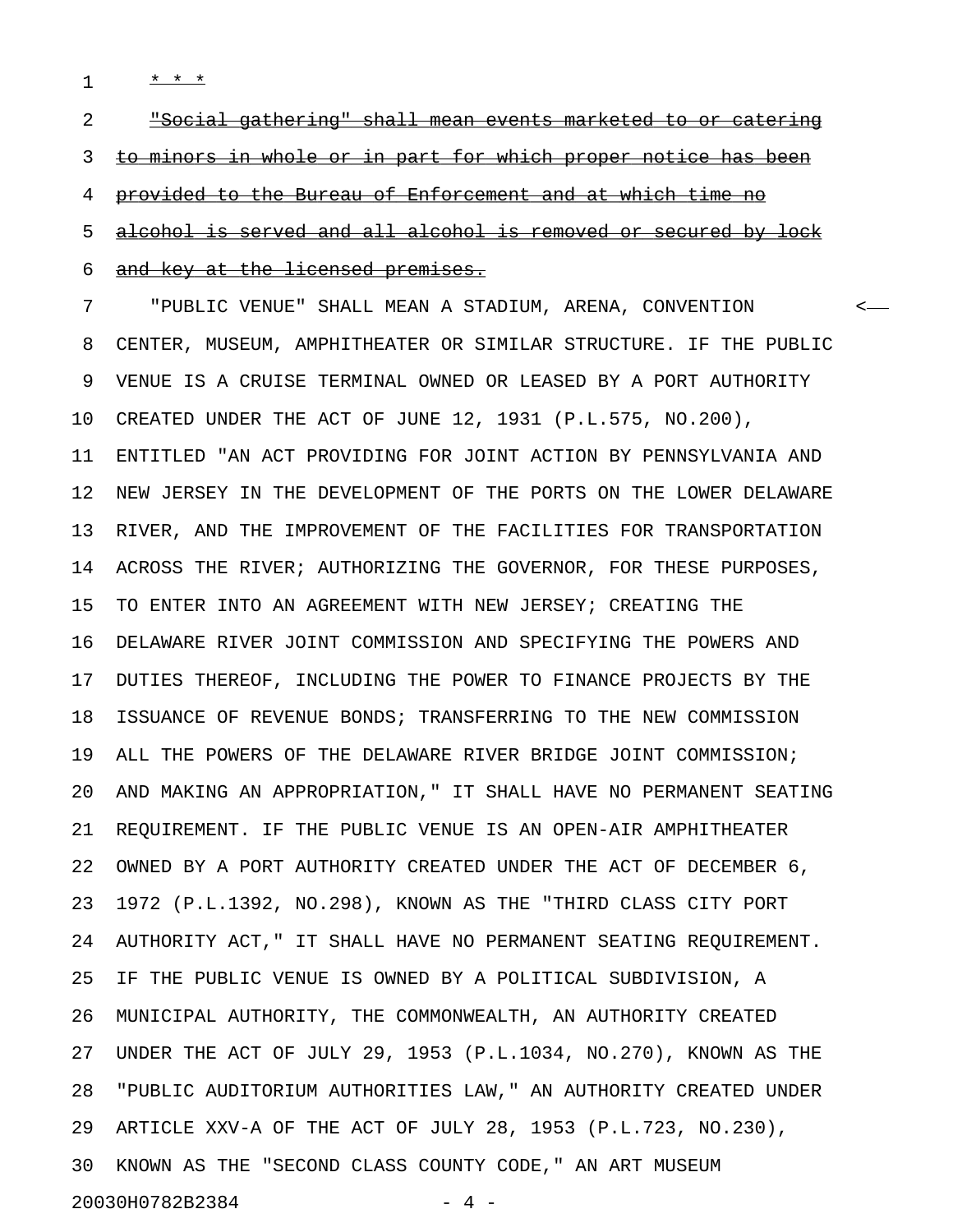1 ESTABLISHED UNDER THE AUTHORITY OF THE ACT OF APRIL 6, 1791 (3 2 SM.L.20, NO.1536), ENTITLED "AN ACT TO CONFER ON CERTAIN 3 ASSOCIATIONS OF THE CITIZENS OF THIS COMMONWEALTH THE POWERS AND 4 IMMUNITIES OF CORPORATIONS, OR BODIES POLITIC IN LAW," OR AN 5 AUTHORITY CREATED UNDER ARTICLE XXIII (N) OR (O) OF THE ACT OF 6 AUGUST 9, 1955 (P.L.323, NO.130), KNOWN AS "THE COUNTY CODE," IT 7 SHALL HAVE PERMANENT SEATING FOR AT LEAST ONE THOUSAND (1,000) 8 PEOPLE; OTHERWISE, IT SHALL HAVE PERMANENT SEATING FOR AT LEAST 9 THREE THOUSAND (3,000) PEOPLE. THE TERM SHALL ALSO MEAN ANY 10 REGIONAL HISTORY CENTER, MULTIPURPOSE CULTURAL AND SCIENCE 11 FACILITY OR MUSEUM, REGARDLESS OF OWNER AND SEATING CAPACITY, 12 THAT HAS A FLOOR AREA OF AT LEAST SIXTY THOUSAND (60,000) SQUARE 13 FEET IN ONE BUILDING. THE TERM SHALL ALSO MEAN A CONVENTION OR 14 CONFERENCE CENTER OWNED BY A CITY OF THE THIRD CLASS, REGARDLESS 15 OF SEATING CAPACITY, THAT HAS A FLOOR AREA OF AT LEAST FIFTEEN 16 THOUSAND (15,000) SQUARE FEET IN ONE BUILDING. 17 \* \* \* 18 Section 2. Section 211 of the act is amended by adding a section 2. 19 subsection to read: 20 Section 211. Enforcement. \* \* \* 21 (f) Each year, the Pennsylvania State Police shall include 22 with its application to the General Assembly for annual funding 23 for the enforcement bureau, the following:  $24$  (1) A complete audit of all expenditures of the enforcement 25 bureau for the period of one year prior to the request for  $26$   $~~fungs~~$ .</del>  $27$  (2) A projected budget of expenses for the coming one year 28 <del>period.</del> 29  $(3)$  A review of the content of the enforcement bureau's 30 force of civilian officers, as it relates to its multiracial and 20030H0782B2384 - 5 -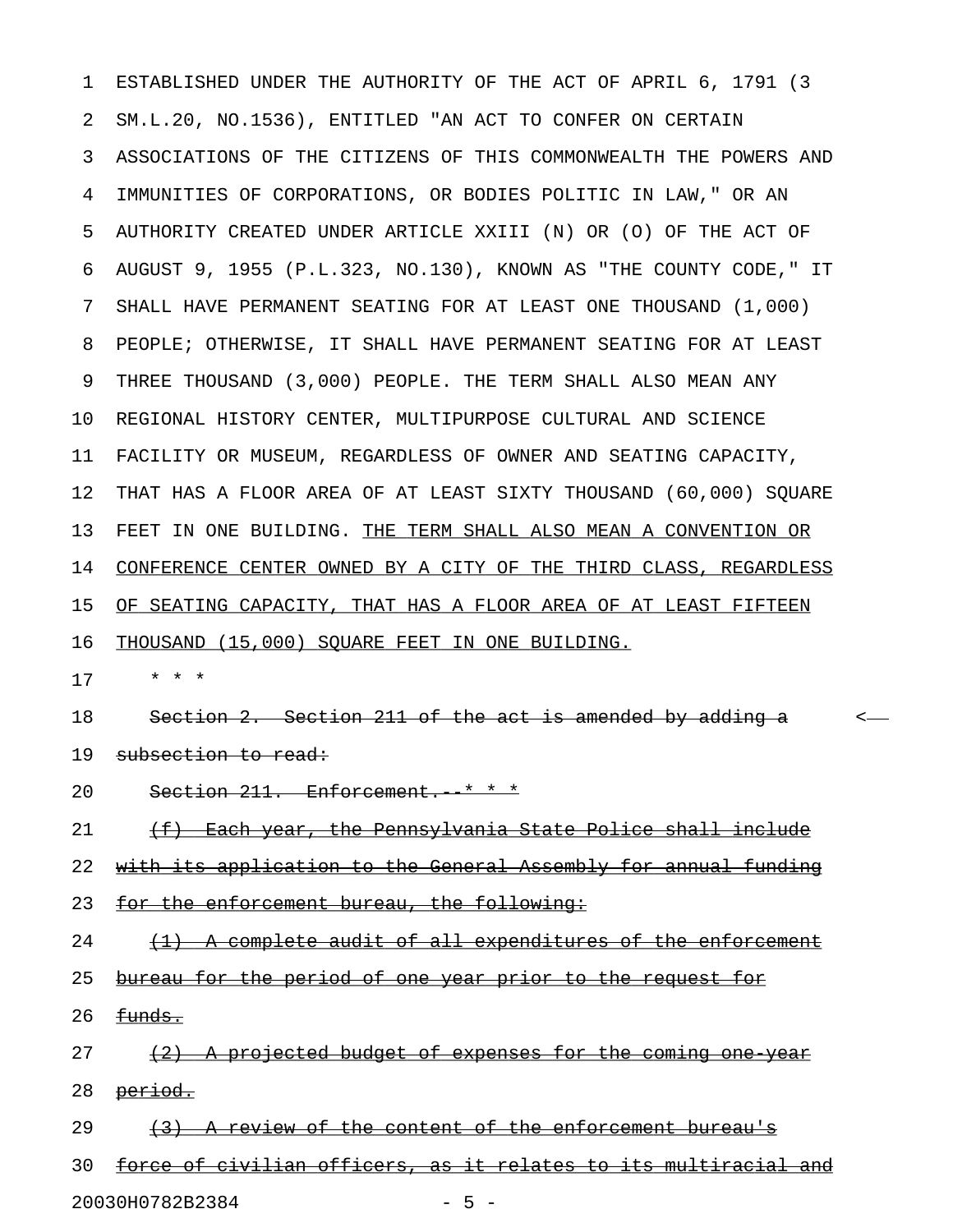1 bilingual characteristics.

| 2                        | Section 3. Section 305(a) and (h) of the act, amended                   |  |
|--------------------------|-------------------------------------------------------------------------|--|
| 3                        | February 21, 2002 (P.L.103, No.10) and December 9, 2002                 |  |
| 4                        | (P.L.1653, No.212), are amended to read:                                |  |
| 5                        | Section 305. Sales by Pennsylvania Liquor Stores. (a)                   |  |
| 6                        | {Every Pennsylvania Liquor Store shall keep in stock for sale           |  |
| 7                        | such classes, varieties and brands of liquor and alcohol as the         |  |
| 8                        | board shall prescribe. Every Pennsylvania Liquor Store shall be         |  |
| 9                        | authorized to sell combination packages. If any person shall            |  |
| 10                       | desire to purchase any class, variety or brand of liquor or             |  |
| 11                       | alcohol which any such store does not have in stock, it shall be        |  |
| 12                       | the duty of such store immediately to order the same upon the           |  |
| 13                       | payment of a reasonable deposit by the purchaser in such                |  |
| 14                       | proportion of the approximate cost of the order as shall be             |  |
| 15                       | prescribed by the requlations of the board. No purchaser may be         |  |
| 16                       | required to purchase more than two bottles or containers of the         |  |
| 17                       | product, provided that such product is available through the            |  |
| 18                       | State store system. The board shall in its discretion determine         |  |
| 19                       | where and what classes, varieties and brands of liquor and              |  |
| 20                       | alcohol it shall make available to the public and where such            |  |
| 21                       | <u>liquor and alcohol will be sold. If a person desires to purchase</u> |  |
| 22                       | a class, variety or brand of liquor or alcohol not currently            |  |
| 23                       | available from the board, he or she may place a special order           |  |
| 24                       | for such item so long as the order is for two or more bottles.          |  |
| 25                       | The board may require a reasonable deposit from the purchaser as        |  |
| 26                       | a condition for accepting the order. The customer shall be              |  |
| 27                       | notified immediately upon the arrival of the goods.                     |  |
| 28                       | In computing the retail price of such special orders for                |  |
| 29                       | liquor or alcohol, the board shall not include the cost of              |  |
| 30                       | freight or shipping before applying the mark up and taxes but           |  |
| 20030H0782B2384<br>$-6-$ |                                                                         |  |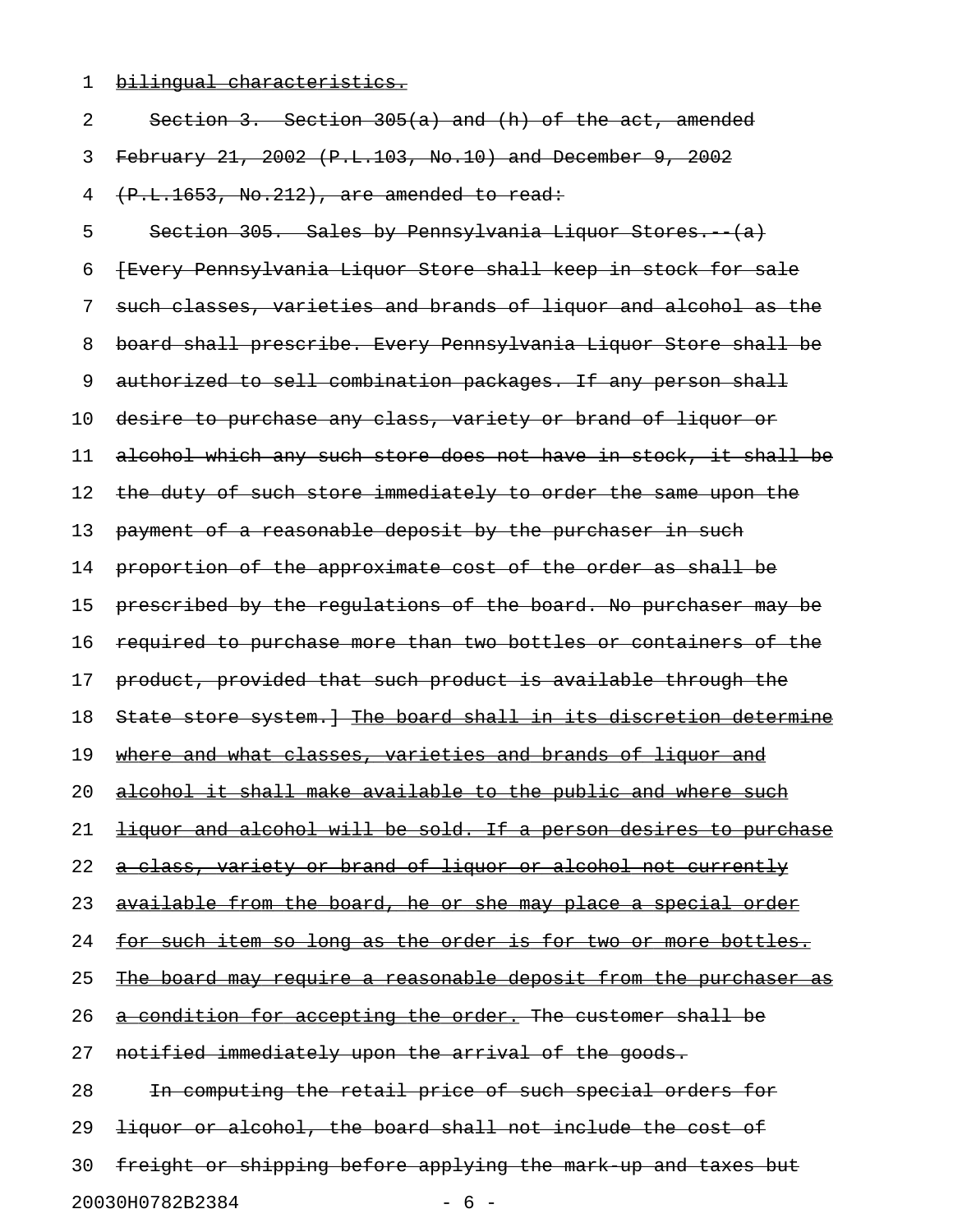1 shall add the freight or shipping charges to the price after the 2 mark-up and taxes have been applied. 3 Unless the customer pays for and accepts delivery of any such 4 special order within ten days after notice of arrival, the store 5 may place it in stock for general sale and the customer's 6 deposit shall be forfeited.  $7 \times x \times x$ 8 (h) Every Pennsylvania Liquor Store shall sell gift 9 certificates which may be redeemed for liquor. In addition, the 10 board may sell corkscrews, wine accessories, trade publications 11 and wine sleeves at Pennsylvania Liquor Stores. 12 SECTION 2. SECTIONS 211 AND 215 OF THE ACT ARE AMENDED BY < 13 ADDING SUBSECTIONS TO READ: 14 SECTION 211. ENFORCEMENT. --\* \* \* 15 (F) IN ADDITION TO THE INFORMATION PROVIDED TO THE GENERAL 16 ASSEMBLY UNDER SECTION 613 AND THE LEGISLATIVE DATA PROCESSING <-17 CENTER UNDER SECTIONS 613 AND 614 OF THE ACT OF APRIL 9, 1929 18 (P.L.177, NO.175), KNOWN AS "THE ADMINISTRATIVE CODE OF 1929," 19 RESPECTIVELY, THE PENNSYLVANIA STATE POLICE SHALL PROVIDE TO THE <-20 CHAIRMAN AND MINORITY CHAIRMAN OF THE APPROPRIATIONS COMMITTEE 21 OF THE SENATE AND THE CHAIRMAN AND MINORITY CHAIRMAN OF THE 22 APPROPRIATIONS COMMITTEE OF THE HOUSE OF REPRESENTATIVES ANY 23 OTHER INFORMATION AS REQUESTED. THE PENNSYLVANIA STATE POLICE 24 SHALL ALSO PROVIDE: 25 (1) A COPY OF THE MOST RECENTLY COMPLETED AUDIT OF 26 EXPENDITURES OF THE ENFORCEMENT BUREAU; AND 27 (2) A REPORT DETAILING THE DEMOGRAPHIC CHARACTERISTICS OF 28 THE BUREAU'S COMPLEMENT OF CIVILIAN OFFICERS. SUCH REPORT SHALL 29 INCLUDE INFORMATION RELATING TO WORKPLACE DIVERSITY AS CONTAINED 30 IN SECTION TWO OF THE GOVERNOR'S ANNUAL WORKFORCE REPORT

20030H0782B2384 - 7 -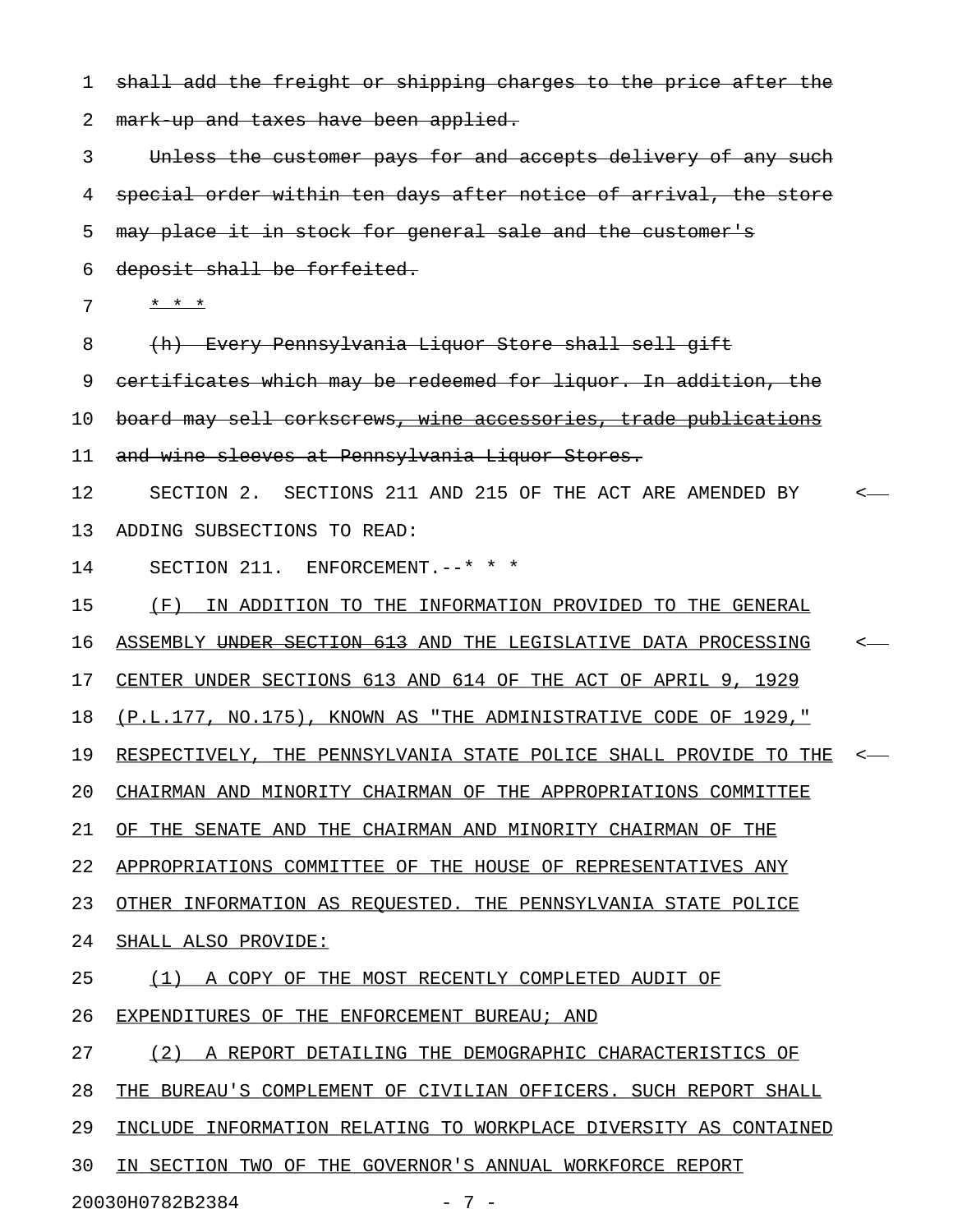1 RELATING TO EQUAL EMPLOYMENT.

2 SECTION 215. WINE MARKETING.--\* \* \*

3 (E) THE BOARD IS AUTHORIZED TO PARTICIPATE IN OR SPONSOR 4 WINE EVENTS FOR THE PURPOSE OF EDUCATING CONSUMERS AS TO THE 5 WINES AVAILABLE IN THIS COMMONWEALTH. THE WINE TO BE USED FOR 6 THE EVENT MAY BE ACOUIRED THROUGH THE STATE STORE SYSTEM OR MAY 7 BE DONATED FROM OUTSIDE THIS COMMONWEALTH. PARTICIPATION IN THE 8 TASTINGS MAY BE CONDITIONED ON THE PURCHASE OF A TICKET TO THE 9 EVENT. THE EVENT MAY INCLUDE EVENTS OCCURRING ON <del>THE PREMISES</del>  $\sim$ 10 ALREADY PREMISES LICENSED BY THE BOARD, AND THE BOARD MAY SELL <-11 WINE FOR OFF-PREMISES CONSUMPTION IN AN AREA DESIGNATED BY THE 12 BOARD FOR SUCH SALE. 13 SECTION 3. SECTION 305(D) AND (H) OF THE ACT, AMENDED 14 DECEMBER 9, 2002 (P.L.1653, NO.212) AND MAY 8, 2003 (P.L.1, 15 NO.1), ARE AMENDED TO READ: 16 SECTION 305. SALES BY PENNSYLVANIA LIQUOR STORES.--\* \* \* 17 (D) NO LIQUOR OR ALCOHOL PACKAGE SHALL BE OPENED ON THE 18 PREMISES OF A PENNSYLVANIA LIQUOR STORE. NO MANAGER OR OTHER 19 EMPLOYE OF THE BOARD EMPLOYED IN A PENNSYLVANIA LIQUOR STORE 20 SHALL ALLOW ANY LIQUOR OR ALCOHOL TO BE CONSUMED ON THE STORE 21 PREMISES, NOR SHALL ANY PERSON CONSUME ANY LIQUOR OR ALCOHOL ON 22 SUCH PREMISES, EXCEPT LIQUOR AND ALCOHOL WHICH IS PART OF A 23 TASTING CONDUCTED PURSUANT TO THE BOARD'S REGULATIONS. SUCH 24 TASTINGS MAY ALSO BE CONDUCTED IN <del>ANY BUILDING USED BY THE</del>  $\sim$ 25 BOARD. THE BOARD'S HEADQUARTERS OR REGIONAL OFFICES. 26 \* \* \* 27 (H) EVERY PENNSYLVANIA LIQUOR STORE SHALL SELL GIFT

28 CERTIFICATES WHICH MAY BE REDEEMED FOR LIQUOR. IN ADDITION, THE 29 BOARD MAY SELL CORKSCREWS, WINE AND LIQUOR ACCESSORIES, TRADE 30 PUBLICATIONS AND WINE SLEEVES AT PENNSYLVANIA LIQUOR STORES. 20030H0782B2384 - 8 -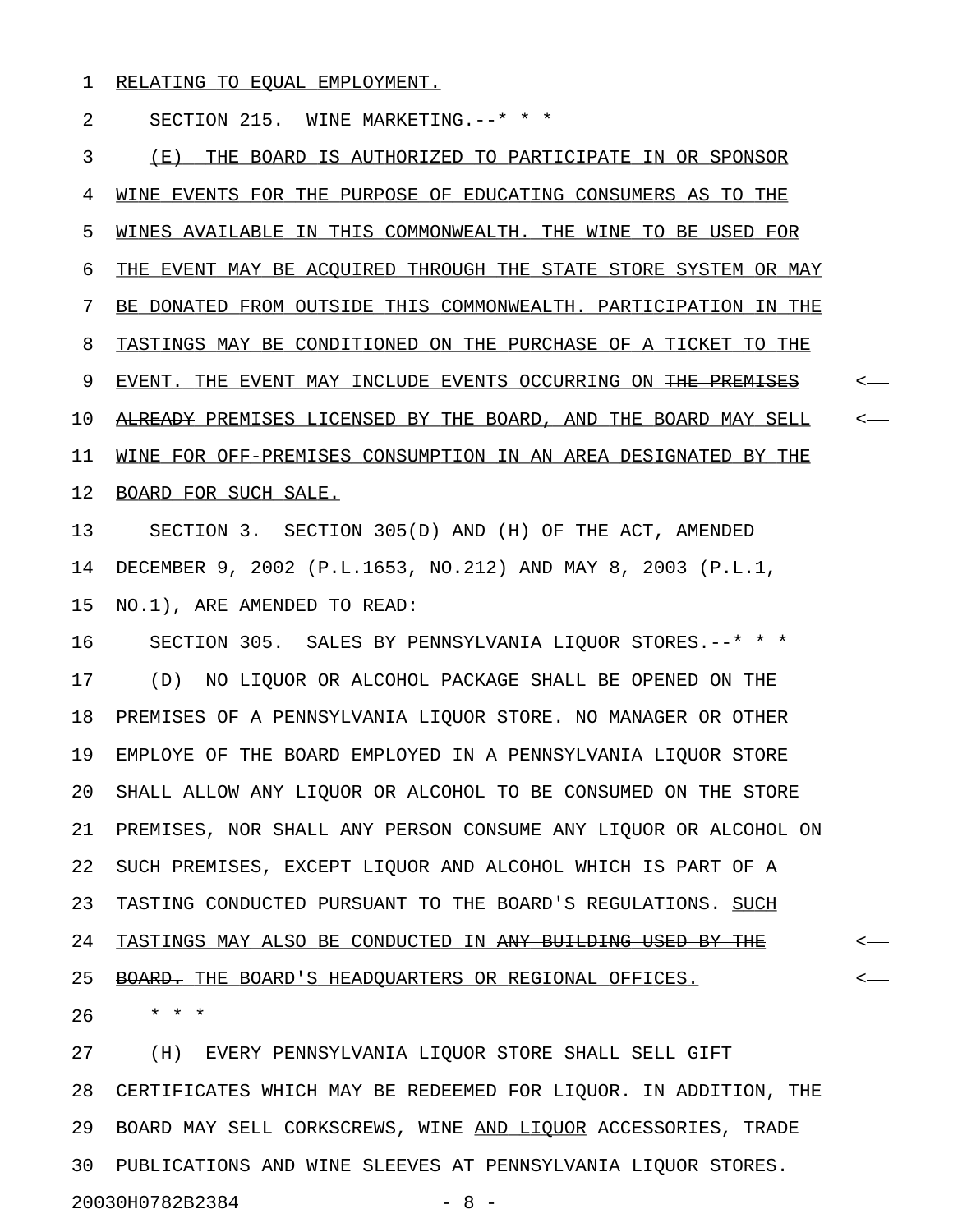1 Section 4. Section 406(a)(1) of the act, amended December 9, 2 2002 (P.L.1653, No.212), is amended to read:

3 Section 406. Sales by Liquor Licensees; Restrictions.--(a) 4 (1) Every hotel, restaurant or club liquor licensee may sell 5 liquor and malt or brewed beverages by the glass, open bottle or 6 other container, and in any mixture, for consumption only in 7 that part of the hotel or restaurant habitually used for the 8 serving of food to guests or patrons, or in a bowling alley that 9 is immediately adjacent to and under the same roof as a 10 restaurant [when no minors are present, unless minors who are 11 present are under proper supervision as defined in section 493, 12 in the bowling alley], and in the case of hotels, to guests, and 13 in the case of clubs, to members, in their private rooms in the 14 hotel or club. No club licensee nor its officers, servants, 15 agents or employes, other than one holding a catering license, 16 shall sell any liquor or malt or brewed beverages to any person 17 except a member of the club. The holder of a restaurant license 18 located in a hotel may sell liquor or malt or brewed beverages 19 for consumption in that part of the restaurant habitually used 20 for the serving of meals to patrons and also to guests in 21 private guest rooms in the hotel. For the purpose of this 22 paragraph, any person who is an active member of another club 23 which is chartered by the same state or national organization 24 shall have the same rights and privileges as members of the 25 particular club. For the purpose of this paragraph, any person 26 who is an active member of any volunteer firefighting company, 27 association or group of this Commonwealth, whether incorporated 28 or unincorporated, shall upon the approval of any club composed 29 of volunteer firemen licensed under this act, have the same 30 social rights and privileges as members of such licensed club. 20030H0782B2384 - 9 -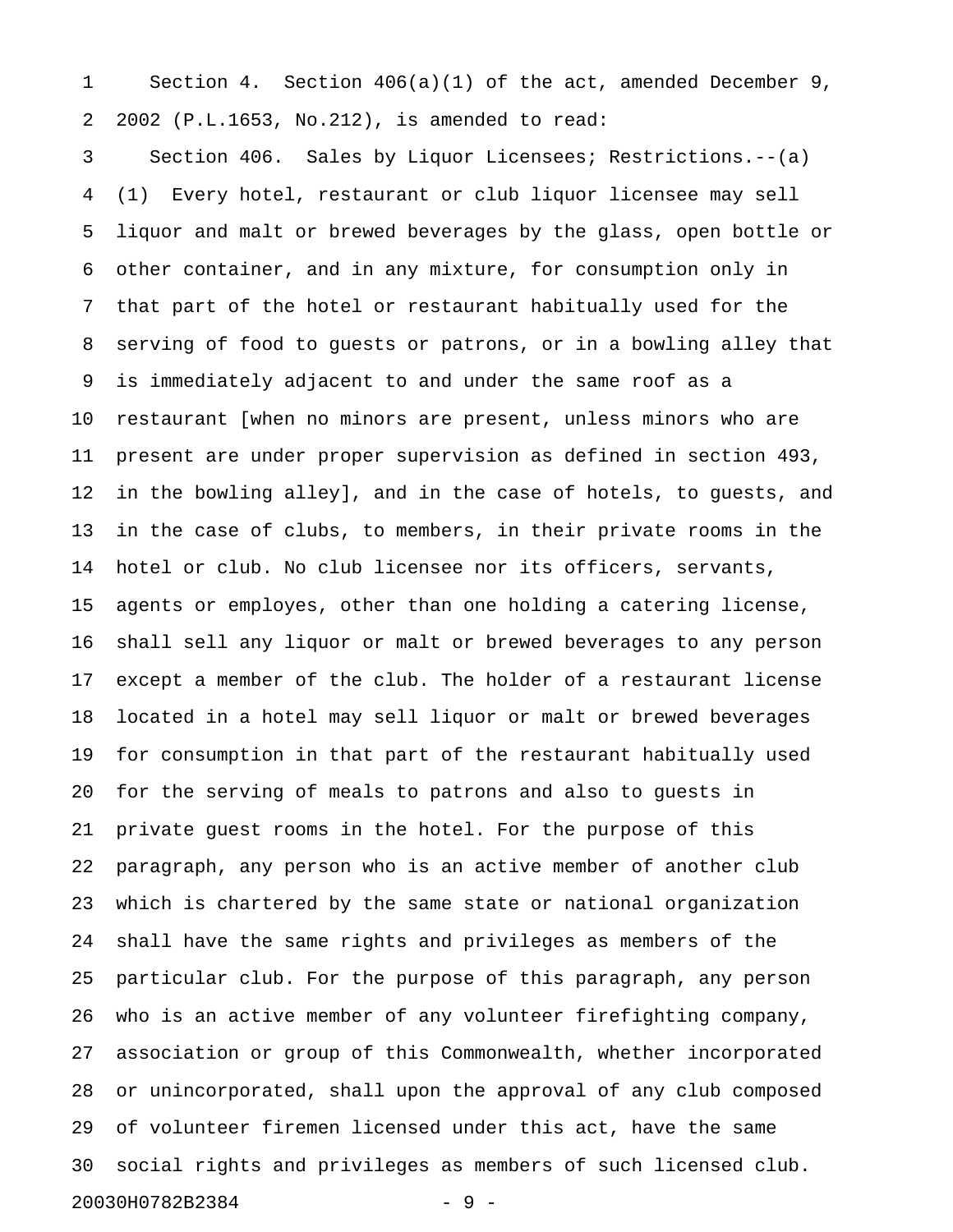1 For the purposes of this paragraph, the term "active member" 2 shall not include a social member. Any club licensee which is 3 either an incorporated unit of a national veterans' organization 4 or an affiliated organization as defined in section 461.1 shall 5 be permitted to sell liquor or malt or brewed beverages to any 6 active member of another unit which is chartered by the same 7 national veterans' organization or to any member of a nationally 8 chartered auxiliary associated with the same national veterans' 9 organization.

10 \* \* \*

11 Section 5. Section 440 of the act, amended May 31, 1996 12 (P.L.312, No.49), is amended to read:

13 Section 440. Sales by Manufacturers of Malt or Brewed 14 Beverages; Minimum Quantities.--No manufacturer shall sell any 15 malt or brewed beverages for consumption on the premises where 16 sold, nor sell or deliver any such malt or brewed beverages in 17 other than original containers approved as to capacity by the 18 board, nor in quantities of less than a case or original 19 containers containing [one hundred twenty-eight] sixty-four 20 ounces or more which may be sold separately; nor shall any 21 manufacturer maintain or operate within the Commonwealth any 22 place or places other than the place or places covered by his or 23 its license where malt or brewed beverages are sold or where 24 orders are taken.

25 Section 6. Sections 442(b) and 491(6) of the act are amended 26 to read:

27 Section 442. Retail Dispensers' Restrictions on Purchases 28 and Sales.--\* \* \*

29 (b) No retail dispenser shall sell any malt or brewed 30 beverages for consumption on the licensed premises except in a 20030H0782B2384 - 10 -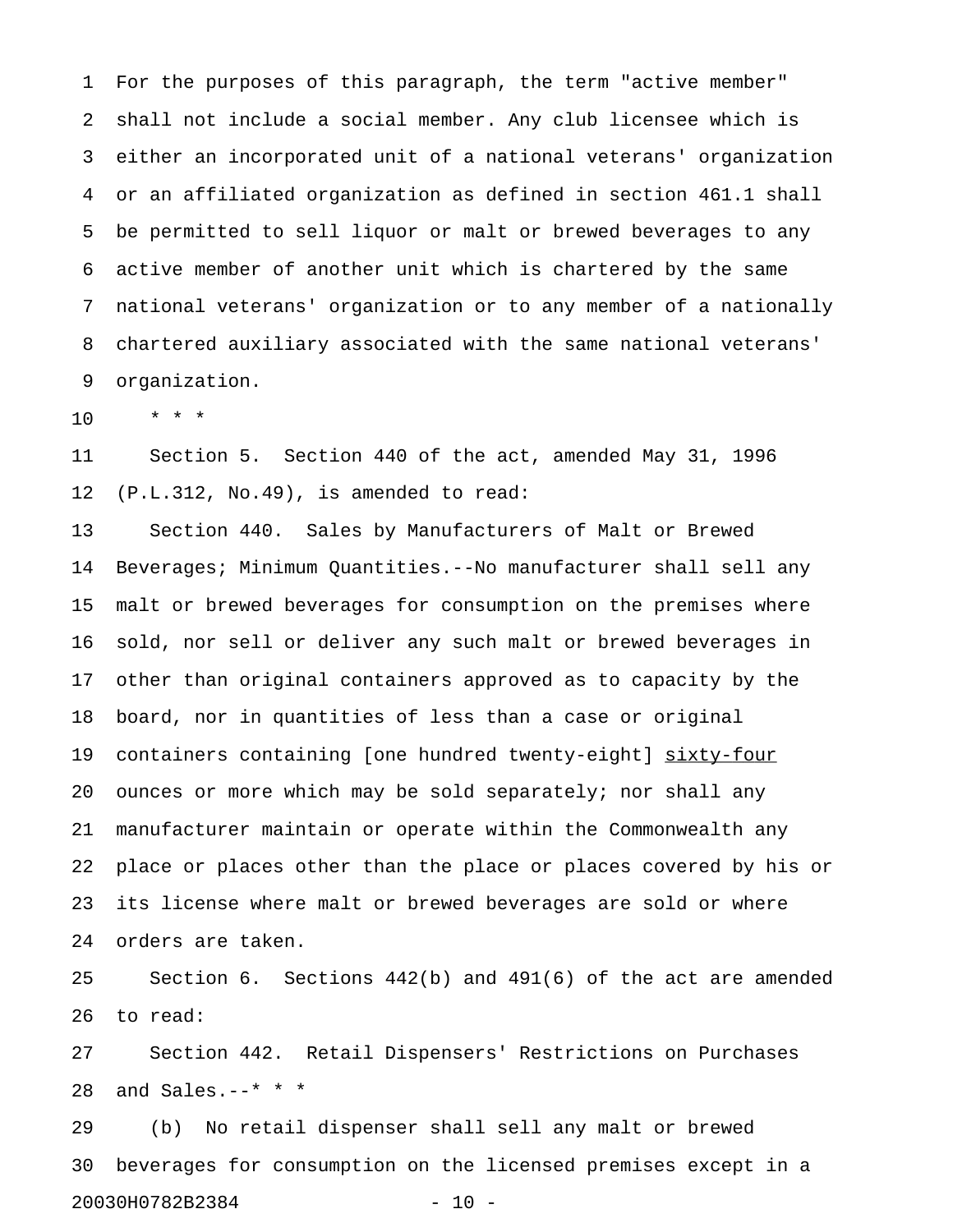1 room or rooms or place on the licensed premises at all times 2 accessible to the use and accommodation of the general public, 3 but this section shall not be interpreted to prohibit a retail 4 dispenser from selling malt or brewed beverages in a hotel or 5 club house in any room of such hotel or club house occupied by a 6 bona fide registered guest or member entitled to purchase the 7 same or to prohibit a retail dispenser from selling malt or 8 brewed beverages in a bowling alley [when no minors are present, 9 unless minors who are present are under proper supervision as 10 defined in section 493,] where the licensed premises and bowling 11 alley are immediately adjacent and under the same roof.  $12 + * * *$ 

13 Section 491. Unlawful Acts Relative to Liquor, Alcohol and 14 Liquor Licensees.--

15 It shall be unlawful--

16 \* \* \*

17 (6) Sales by Restaurant and Hotel Liquor Licensees. For any 18 restaurant or hotel licensee, his servants, agents or employes, 19 to sell any liquor or malt or brewed beverages for consumption 20 on the licensed premises except in a room or rooms or place on 21 the licensed premises at all times accessible to the use and 22 accommodation of the general public, but this section shall not 23 be interpreted to prohibit a restaurant liquor licensee from 24 providing private affairs the primary function of which is for 25 catering only to weddings or special occasions arranged twenty-26 four hours in advance, nor to prohibit a hotel licensee, or a 27 restaurant licensee when the restaurant is located in a hotel, 28 from selling liquor or malt or brewed beverages in any room of 29 such hotel occupied by a bona fide guest or to prohibit a 30 restaurant licensee from selling liquor or malt or brewed 20030H0782B2384 - 11 -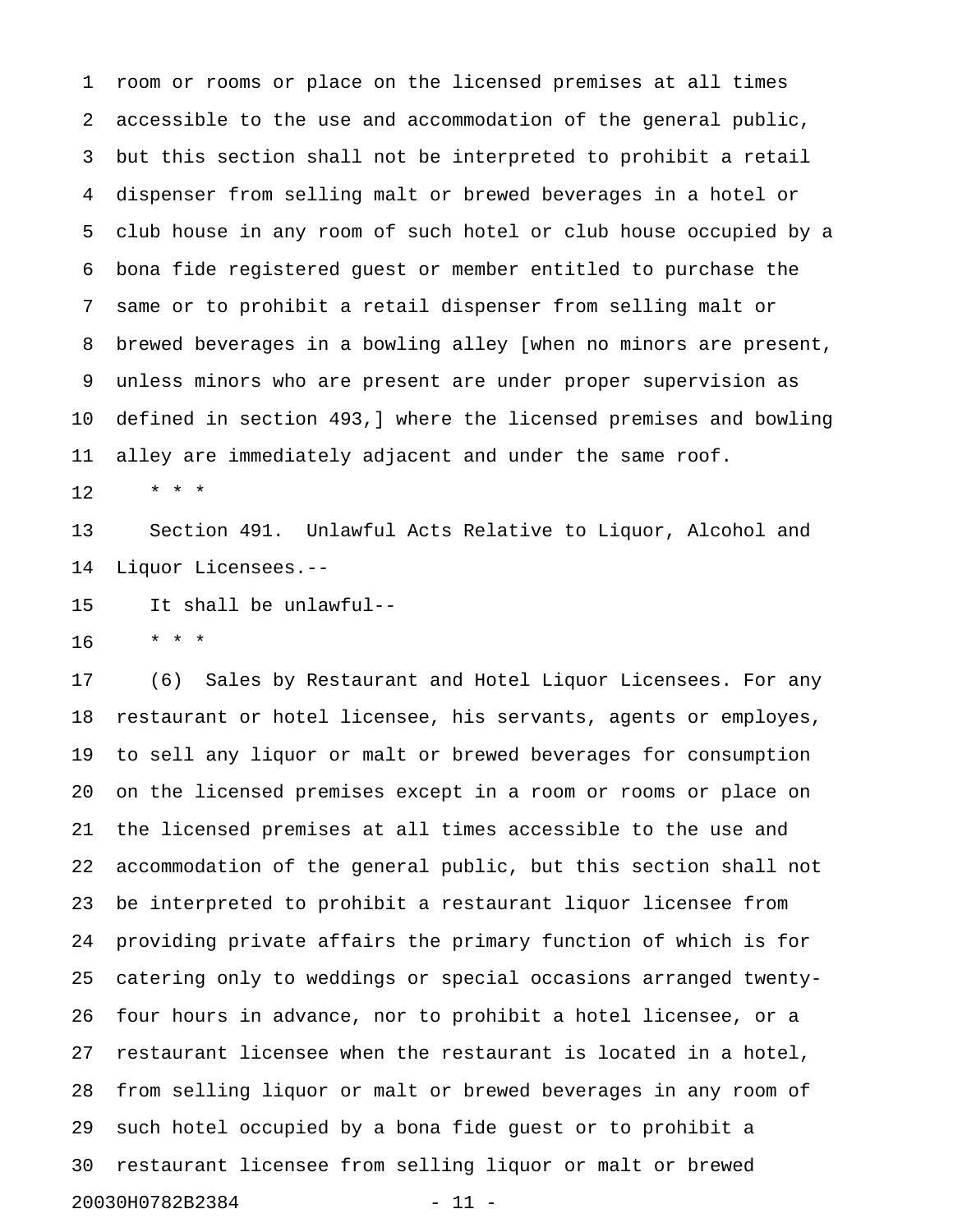1 beverages in a bowling alley [when no minors are present] where 2 the restaurant and bowling alley are immediately adjacent and 3 under the same roof.

4 \* \* \*

5 Section 7. Section 493(14) of the act, amended December 9, < 6  $2002$  (P.L.1653, No.212), is amended to read:

7 Section 493. Unlawful Acts Relative to Liquor, Malt and 8 Brewed Beverages and Licensees. The term "licensee," when used 9 in this section, shall mean those persons licensed under the 10 provisions of Article IV, unless the context clearly indicates 11 otherwise.

12 It shall be unlawful-

13  $* * *$ 

14 (14) Permitting Undesirable Persons or Minors to Frequent 15 Premises. For any hotel, restaurant or club liquor licensee, or 16 any retail dispenser, his servants, agents or employes, to 17 permit persons of ill repute[,] or prostitutes [or minors] to 18 frequent his licensed premises or any premises operated in 19 connection therewith. [, except minors accompanied by parents, 20 guardians, or under proper supervision or except minors who 21 frequent any restaurant or retail dispensing licensee whose 22 sales of food and non alcoholic beverages are equal to fifty per 23 centum or more of the combined gross sales of both food and 24 alcoholic beverages on the condition that alcoholic beverages 25 may not be served at the table or booth at which the said minor 26 is seated at the time (unless said minor is under proper 27 supervision as hereinafter defined) and on the further condition 28 that only table service of alcoholic beverages or take out 29 service of beer shall be permitted in the room wherein the minor 30 is located: Provided, however, That it shall not be unlawful for 20030H0782B2384 - 12 -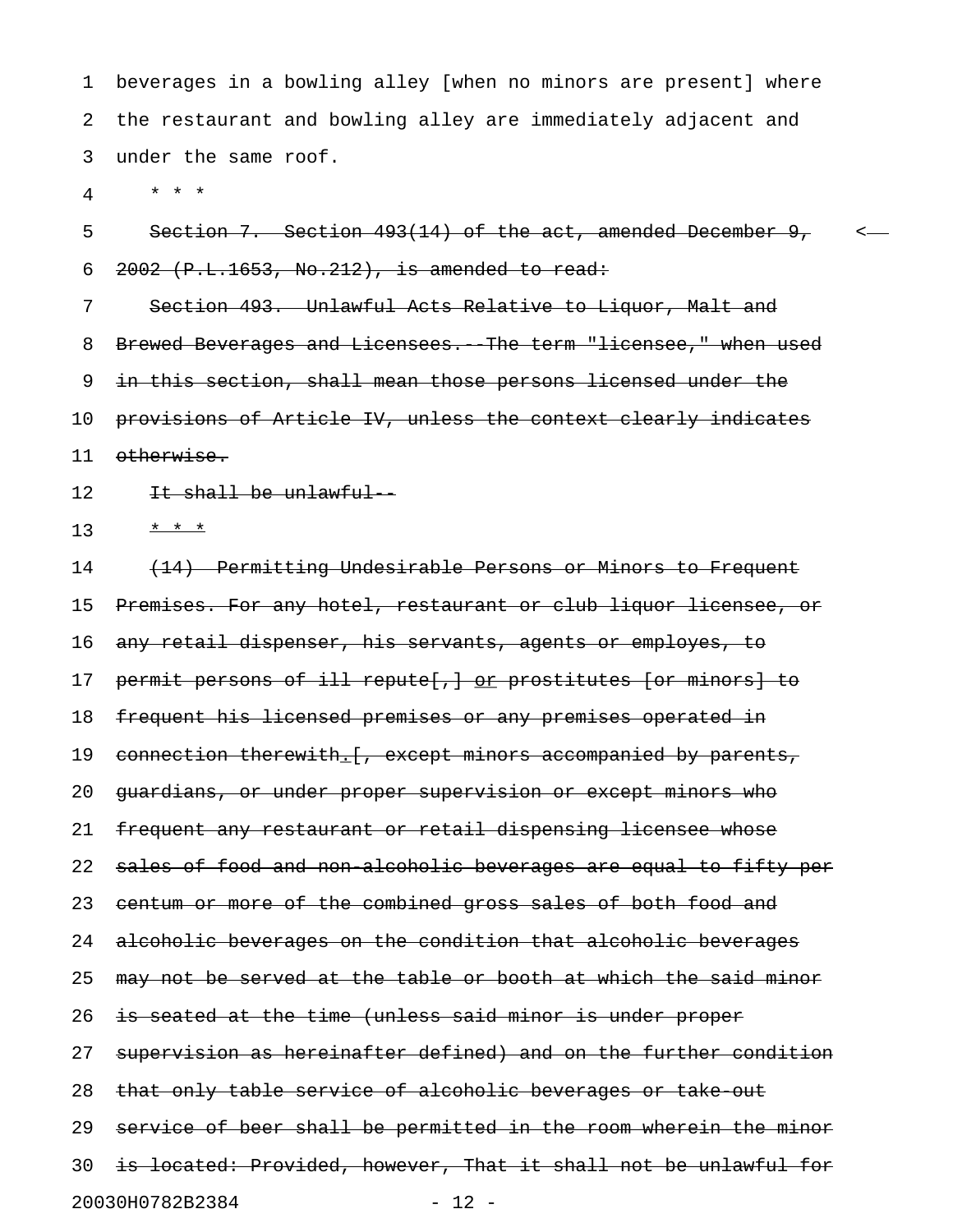1 any hotel, restaurant or club liquor licensee or any retail 2 dispenser to permit minors under proper supervision upon the 3 licensed premises or any premises operated in connection 4 therewith for the purpose of a social gathering, even if such 5 gathering is exclusively for minors: And provided further, That 6 no liquor shall be sold, furnished or given to such minors nor 7 shall the licensee knowingly permit any liquor or malt or brewed 8 beverages to be sold, furnished or given to or be consumed by 9 any minor, and the area of such gathering shall be segregated 10 from the remainder of the licensed premises. In the event the 11 area of such gathering cannot be segregated from the remainder 12 of the licensed premises, all alcoholic beverages must be either 13 removed from the licensed premises or placed under lock and key 14 during the time the gathering is taking place. Written notice, 15 at least forty eight (48) hours in advance of such gathering, 16 shall be given to the enforcement bureau. Any licensee violating 17 the provisions of this clause shall be subject to the provisions 18 of section 471. Nothing in this clause shall be construed to 19 make it unlawful for minors to frequent public venues or 20 performing arts facilities.

21 "Proper supervision," as used in this clause, means the 22 presence, on that portion of the licensed premises where a minor 23 or minors are present, of one person twenty five years of age or 24 older for every five minors or part thereof who is directly 25 responsible for the care and conduct of such minor or minors 26 while on the licensed premises and in such proximity that the 27 minor or minors are constantly within his sight or hearing. The 28 presence of the licensee or any employe or security officer of 29 the licensee shall not constitute proper supervision. ] Minors 30 may only frequent licensed premises if; (a) they are 20030H0782B2384 - 13 -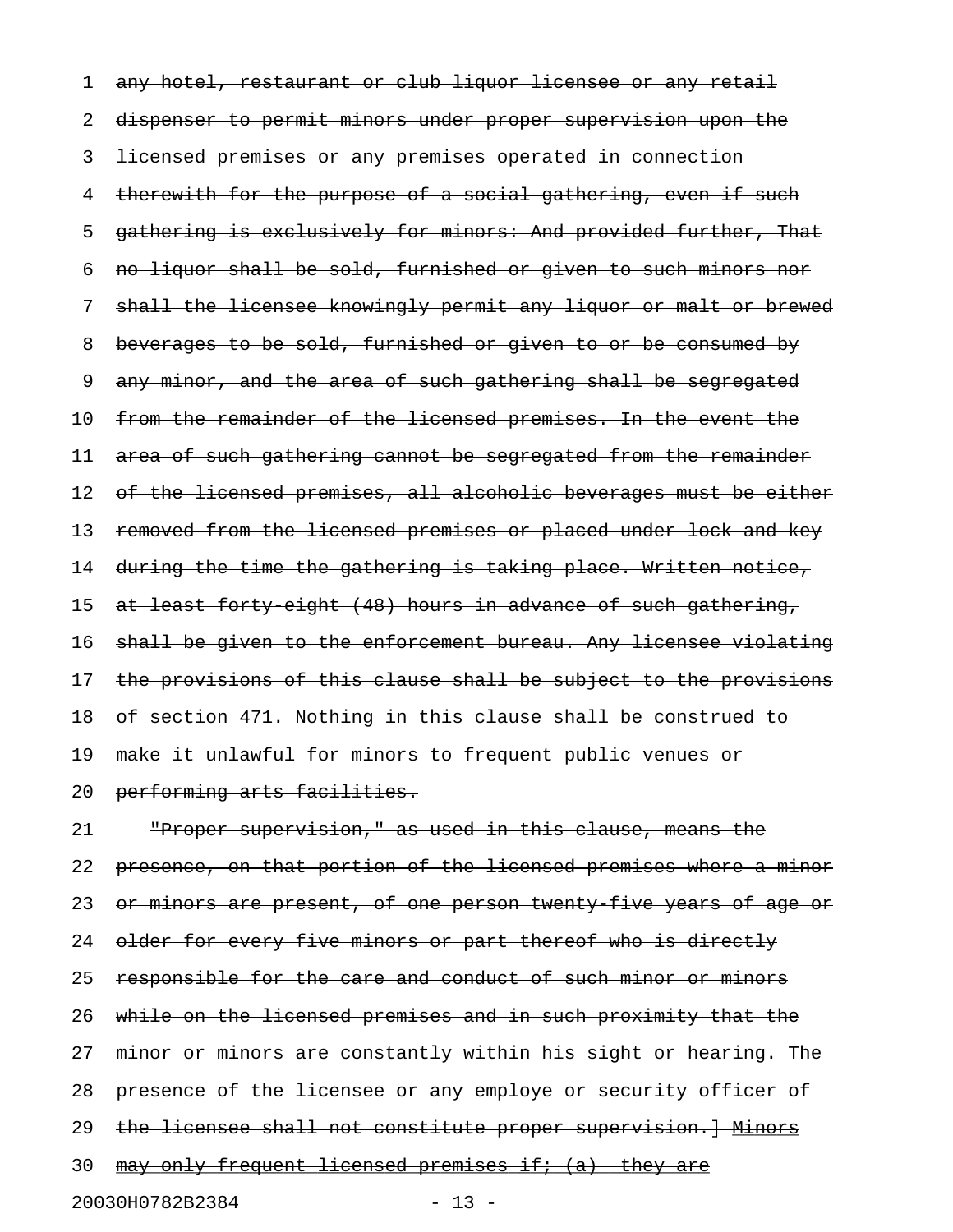| 1  | accompanied by a parent; (b) they are accompanied by a legal             |
|----|--------------------------------------------------------------------------|
| 2  | <u>guardian; (c) they are under proper supervision; (d) they are</u>     |
| 3  | attending a social gathering; or (e) the hotel, restaurant or            |
| 4  | retail dispenser licensee has gross sales of food and                    |
| 5  | nonalcoholic beverages equal to fifty per centum or more of its          |
| 6  | combined gross sale of both food and alcoholic beverages. If a           |
| 7  | <u>minor is frequenting a hotel, restaurant or retail dispenser</u>      |
| 8  | <u>licensee under subsection (e), then the minor may not sit at the </u> |
| 9  | <u>bar section of the premises, nor may any alcoholic beverages be</u>   |
| 10 | served at the table or booth at which the said minor is seated,          |
| 11 | <u>unless said minor is with a parent, legal quardian or under</u>       |
| 12 | proper supervision. Further, if a hotel, restaurant, club liquor         |
| 13 | <u>licensee or retail dispenser is hosting a social gathering under</u>  |
| 14 | subsection (d) then written notice at least forty eight hours in         |
| 15 | advance of such gathering shall be given to the Bureau of                |
| 16 | Enforcement. If a minor is frequenting licensed premises with            |
| 17 | proper supervision under subsection (c), each supervisor can             |
| 18 | <u>supervise up to twenty minors, except for premises located in</u>     |
| 19 | cities of the first class, where each supervisor can supervise           |
| 20 | up to five minors. Notwithstanding any other provisions of this          |
| 21 | section, if the minors are on the premises as part of a school-          |
| 22 | endorsed function, then each supervisor can supervise fifty              |
| 23 | minors. Nothing in this clause shall be construed to make it             |
| 24 | unlawful for minors to frequent public venues or performing arts         |
| 25 | <del>facilities.</del>                                                   |
| 26 | SECTION 7. SECTION 493 OF THE ACT IS AMENDED BY ADDING A                 |
| 27 | CLAUSE TO READ:                                                          |
| 28 | SECTION 493. UNLAWFUL ACTS RELATIVE TO LIQUOR, MALT AND                  |
| 29 | BREWED BEVERAGES AND LICENSEES. -- THE TERM "LICENSEE, " WHEN USED       |
| 30 | IN THIS SECTION, SHALL MEAN THOSE PERSONS LICENSED UNDER THE             |

20030H0782B2384 - 14 -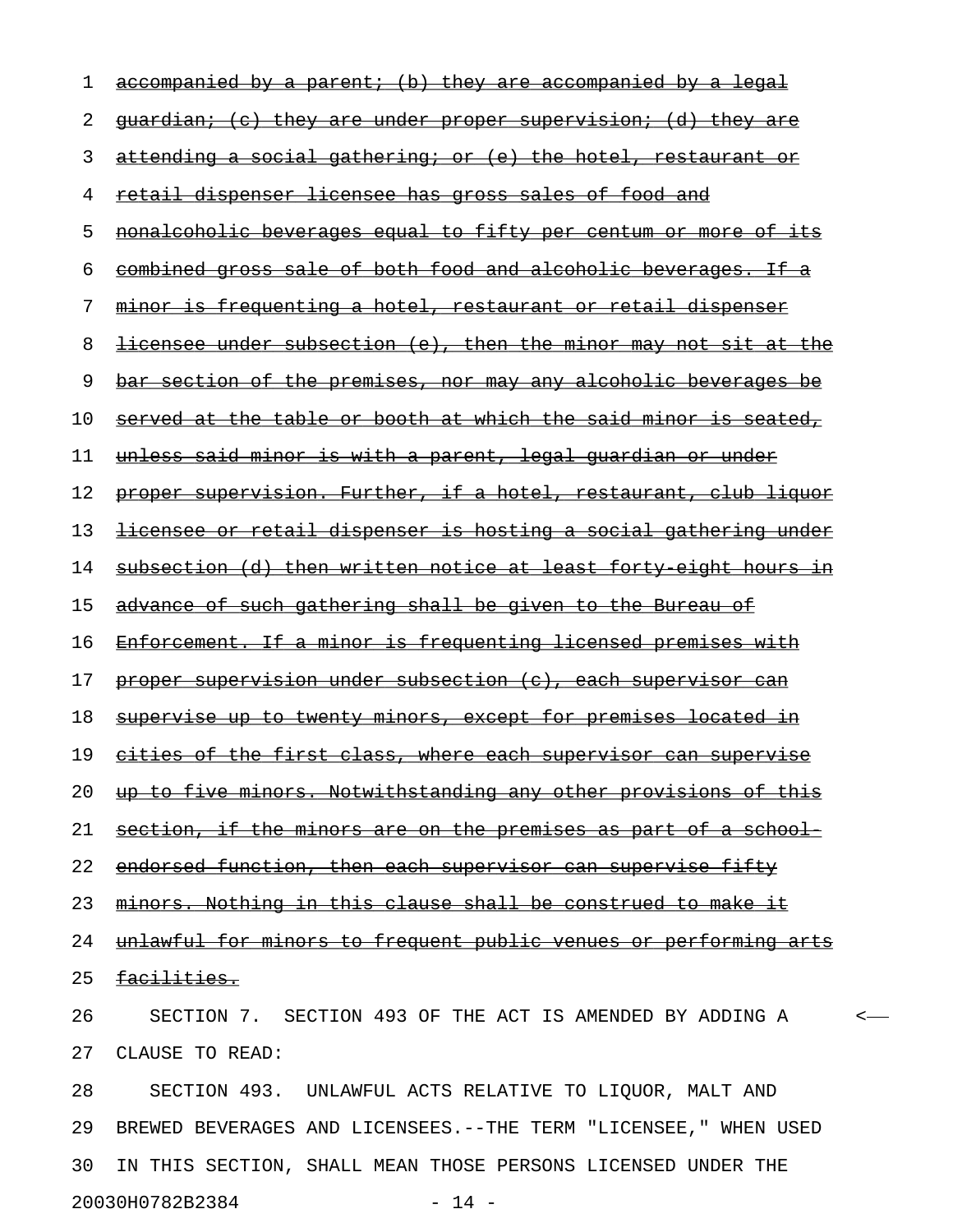1 PROVISIONS OF ARTICLE IV, UNLESS THE CONTEXT CLEARLY INDICATES 2 OTHERWISE.

3 IT SHALL BE UNLAWFUL--

4 \* \* \*

5 (29) FURNISHING FREE LIQUOR OR MALT OR BREWED BEVERAGES. FOR 6 ANY LICENSEE THAT HAS OBTAINED A LICENSE TO CONDUCT THOROUGHBRED 7 OR HARNESS HORSE RACE MEETINGS RESPECTIVELY WITH PARI-MUTUEL 8 WAGERING FROM EITHER THE STATE HORSE RACING COMMISSION OR THE 9 STATE HARNESS RACING COMMISSION PURSUANT TO THE ACT OF DECEMBER 10 17, 1981 (P.L.435, NO.135), KNOWN AS THE "RACE HORSE INDUSTRY 11 REFORM ACT," AND THAT HAS OBTAINED A SLOT MACHINE LICENSE, OR 12 ANY EMPLOYE, SERVANT OR AGENT OF SUCH LICENSEE TO GIVE AWAY FREE 13 OF CHARGE OR BELOW COST ANY LIQUOR OR MALT OR BREWED BEVERAGE AS <-14 A CUSTOMARY PRACTICE. 15 SECTION 7 8. SECTION 493.1(B) OF THE ACT, AMENDED DECEMBER < 16 9, 2002 (P.L.1653, NO.212), IS AMENDED AND THE SECTION IS 17 AMENDED BY ADDING A SUBSECTION TO READ: 18 SECTION 493.1. RIGHTS OF MUNICIPALITIES PRESERVED.--\* \* \* 19 (B) A MUNICIPALITY MAY FILE [AN APPLICATION] A PETITION WITH 20 THE BOARD [TO CONSIDER] FOR AN EXEMPTION FROM THE BOARD'S < **[ ]** \_\_\_ 21 REGULATIONS REGARDING AMPLIFIED MUSIC BEING HEARD OFF THE 22 LICENSED PREMISES FOR ALL THE LICENSEES WITHIN AN IDENTIFIABLE 23 AREA IN THE MUNICIPALITY [WITH A CONCENTRATED NUMBER OF 24 LICENSEES]. PRIOR TO SUBMITTING [AN APPLICATION] <u>A PETITION</u>, THE 25 MUNICIPALITY SHALL ADOPT A LOCAL NOISE ORDINANCE AND A 26 RESOLUTION ADOPTED BY ITS GOVERNING BODY CONFIRMING SUPPORT OF 27 THE [APPLICATION] PETITION, CITING THE NOISE ORDINANCE AND 28 [THEIR] ITS INTENTION TO ENFORCE THE ORDINANCE IN PLACE OF THE 29 BOARD'S REGULATIONS. UPON RECEIPT OF [AN APPLICATION] A\_ 30 PETITION, INCLUDING A COPY OF THE NOISE ORDINANCE, A MAP OF THE 20030H0782B2384 - 15 -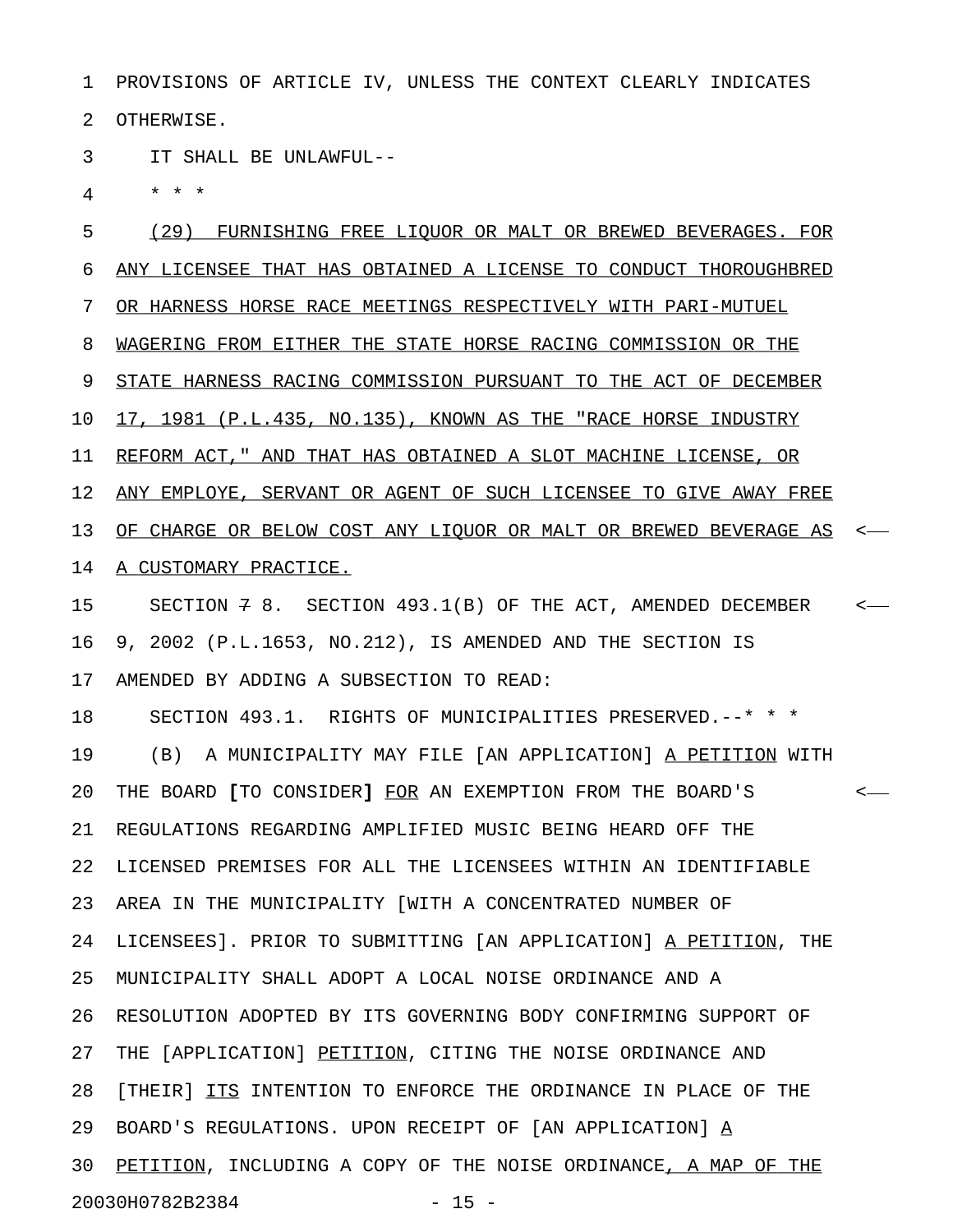1 AREA TO BE EXEMPTED AND RESOLUTION, THE BOARD SHALL HOLD AT 2 LEAST ONE (1) PUBLIC HEARING ON THE [APPLICATION] PETITION. THE 3 HEARING MAY BE HELD BEFORE A HEARING EXAMINER. THE HEARING SHALL 4 TAKE PLACE WITHIN THE IDENTIFIED AREA AND MUST COMPLY WITH [ALL] 5 THE NOTICE, RECORDING AND PUBLIC PARTICIPATION REQUIREMENTS OF 6 65 PA.C.S. CH. 7 (RELATING TO OPEN MEETINGS). WITHIN SIXTY (60) \_\_\_\_ 7 DAYS AFTER RECEIPT OF THE [APPLICATION] PETITION, THE BOARD 8 SHALL[, IN ITS DISCRETION, APPROVE OR DISAPPROVE THE 9 APPLICATION] DISAPPROVE THE PETITION FOR AN EXEMPTION IN ITS 10 ENTIRETY OR MAY APPROVE AN AREA MORE LIMITED FOR WHICH THE 11 EXEMPTION WILL BE GRANTED[.] IF THE BOARD FINDS THAT GRANTING 12 THE PETITION SHALL HAVE AN ADVERSE EFFECT ON THE WELFARE, 13 HEALTH, PEACE AND MORALS OF THE RESIDENTS LIVING IN THE VICINITY 14 OF THE <del>IDENTIFIABLE OR PROPOSED</del> IDENTIFIED AREA; OTHERWISE, THE <-15 BOARD SHALL APPROVE THE PETITION. THE BOARD MAY PLACE ADDITIONAL 16 CONDITIONS ON ITS APPROVAL SUCH AS LIMITING THE DURATION OF THE 17 APPROVAL AND ANY OTHER CONDITION THE BOARD DEEMS APPROPRIATE. 18 THERE SHALL BE A RIGHT TO APPEAL TO THE COURT OF COMMON PLEAS IN 19 THE SAME MANNER AS PROVIDED BY THIS ACT FOR APPEALS FROM 20 REFUSALS TO GRANT LICENSES. 21 (C) A MUNICIPALITY MAY RESCIND ANY EXISTING EXEMPTION FROM 22 THE BOARD'S REGULATIONS REGARDING AMPLIFIED MUSIC BY NOTIFYING 23 THE BOARD OF ITS INTENT TO DO SO IN WRITING, FIFTEEN (15) DAYS 24 PRIOR TO THE RESCISSION DATE. SUCH NOTICE MUST BE ACCOMPANIED BY 25 AN ORDINANCE OR RESOLUTION AUTHORIZING THE REQUEST RESCISSION. A <-26 RESCISSION OF AN EXISTING EXEMPTION WHICH DOES NOT RESCIND THE 27 ENTIRE EXEMPTED AREA SHALL BE TREATED AS A NEW <del>APPLICATION</del>  $\leftarrow$ 

28 PETITION FOR EXEMPTION WITH THE BOARD AND SHALL FOLLOW THE  $\longleftarrow$ 

29 PROCEDURES SET FORTH IN SUBSECTION (B).

30 SECTION 8 9. SECTION 505.2(4) OF THE ACT, AMENDED NOVEMBER < 20030H0782B2384 - 16 -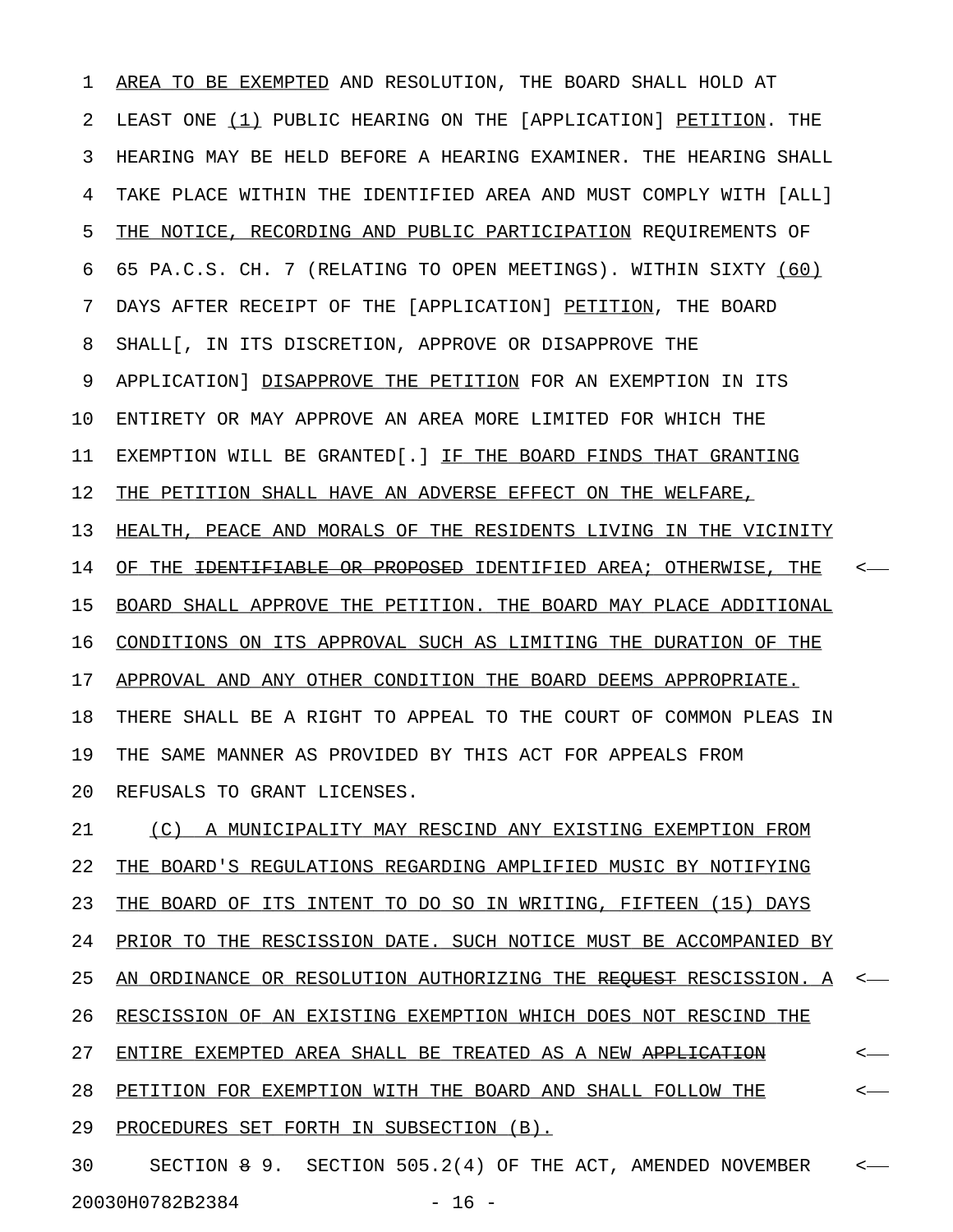1 10, 1999 (P.L.514, NO.47), IS AMENDED TO READ:

2 SECTION 505.2. LIMITED WINERIES.--IN THE INTEREST OF 3 PROMOTING TOURISM AND RECREATIONAL DEVELOPMENT IN PENNSYLVANIA, 4 HOLDERS OF A LIMITED WINERY LICENSE MAY:

5 \* \* \*

6 (4) AT THE DISCRETION OF THE BOARD, OBTAIN A SPECIAL PERMIT 7 TO PARTICIPATE IN ALCOHOLIC CIDER, WINE AND FOOD EXPOSITIONS OFF 8 THE LICENSED PREMISES. A SPECIAL PERMIT SHALL BE ISSUED UPON 9 PROPER APPLICATION AND PAYMENT OF A FEE OF THIRTY DOLLARS (\$30) 10 PER DAY FOR EACH DAY OF PERMITTED USE, NOT TO EXCEED FIVE (5) 11 CONSECUTIVE DAYS. THE TOTAL NUMBER OF DAYS FOR ALL THE SPECIAL 12 PERMITS MAY NOT EXCEED [TWENTY (20)] FORTY (40) DAYS IN ANY 13 CALENDAR YEAR. A SPECIAL PERMIT SHALL ENTITLE THE HOLDER TO 14 ENGAGE IN THE SALE OF ALCOHOLIC CIDER OR WINE PRODUCED BY THE 15 BOTTLE OR IN CASE LOTS BY THE PERMITTEE UNDER THE AUTHORITY OF A 16 LIMITED WINERY LICENSE. HOLDERS OF SPECIAL PERMITS MAY PROVIDE 17 TASTING SAMPLES OF WINES IN INDIVIDUAL PORTIONS NOT TO EXCEED 18 ONE FLUID OUNCE. SAMPLES AT ALCOHOLIC CIDER, WINE AND FOOD 19 EXPOSITIONS MAY BE SOLD OR OFFERED FREE OF CHARGE. EXCEPT AS 20 PROVIDED HEREIN, LIMITED WINERIES UTILIZING SPECIAL PERMITS 21 SHALL BE GOVERNED BY ALL APPLICABLE PROVISIONS OF THIS ACT AS 22 WELL AS BY ALL APPLICABLE REGULATIONS OR CONDITIONS ADOPTED BY 23 THE BOARD.

24 FOR THE PURPOSES OF THIS CLAUSE, "ALCOHOLIC CIDER, WINE AND 25 FOOD EXPOSITIONS" ARE DEFINED AS AFFAIRS HELD INDOORS OR 26 OUTDOORS WITH THE PRIMARY INTENT OF EDUCATING THOSE IN 27 ATTENDANCE OF THE AVAILABILITY, NATURE AND QUALITY OF 28 PENNSYLVANIA-PRODUCED ALCOHOLIC CIDERS AND WINES IN CONJUNCTION 29 WITH SUITABLE FOOD DISPLAYS, DEMONSTRATIONS AND SALES. ALCOHOLIC 30 CIDER, WINE AND FOOD EXPOSITIONS MAY ALSO INCLUDE ACTIVITIES 20030H0782B2384 - 17 -